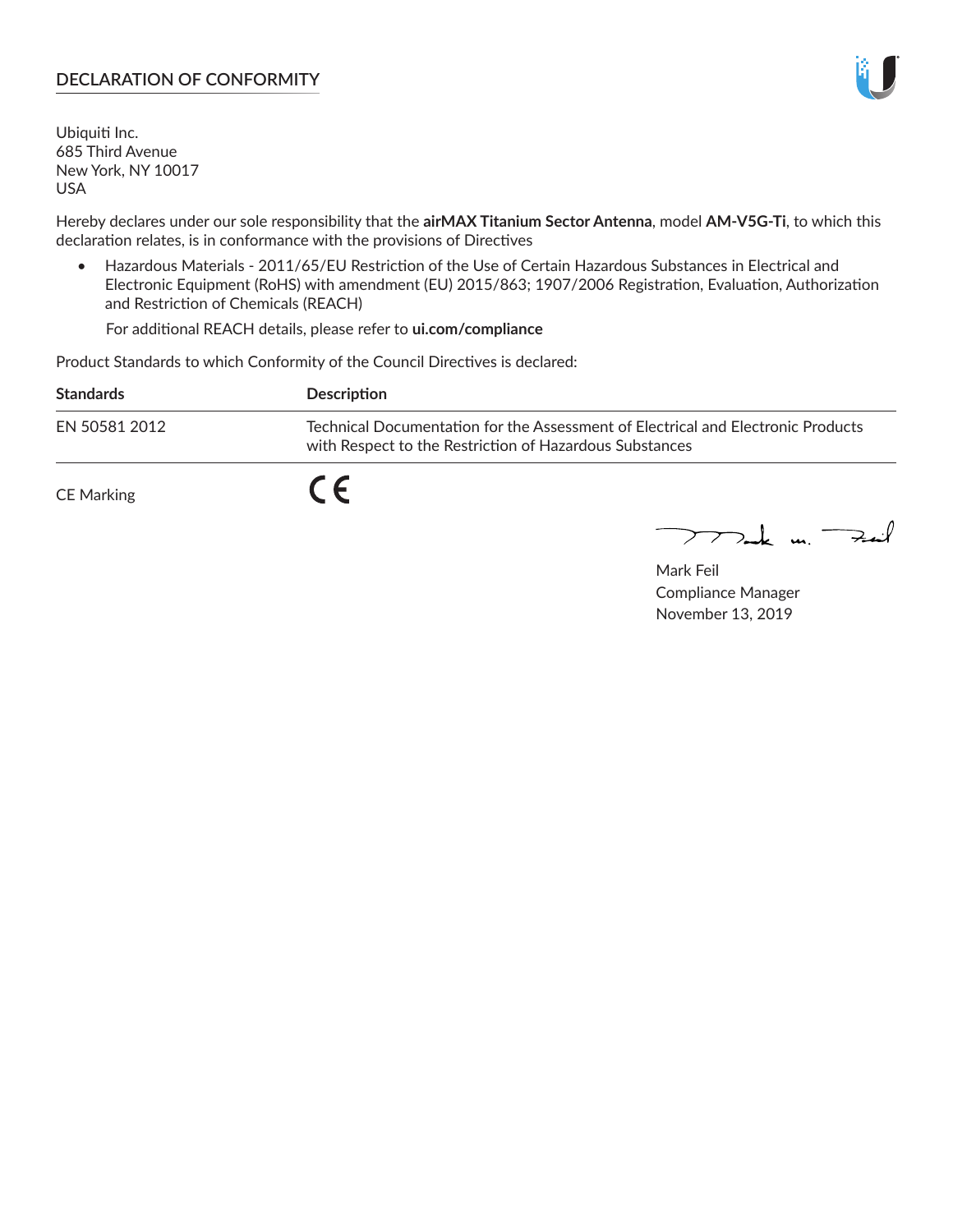# **DECLARATION OF CONFORMITY**



## **български** [Bulgarian]

С настоящото UBIQUITI декларира, че това устройство AM-V5G-Ti отговаря на основните изисквания и други приложими разпоредби на Директива 2011/65/ЕС с изменение (ЕС) 2015/863.

### **Hrvatski** [Croatian]

Tvrtka UBIQUITI ovim putem izjavljuje da je ovaj uređaj AM-V5G-Ti u skladu s osnovnim zahtjevima i ostalim bitnim odredbama direktiva 2011/65/EU i dopunom (EU) 2015/863.

# **Čeština** [Czech]

Společnost UBIQUITI tímto prohlašuje, že zařízení AM-V5G-Ti splňuje základní požadavky a jiné související podmínky směrnice 2011/65/EU a dodatku (EU) 2015/863.

### **Dansk** [Danish]

Hermed erklærer UBIQUITI, at denne AM-V5G-Ti-enhed overholder de essentielle krav og andre relevante bestemmelser i direktivet 2011/65/EU med tillæg (EU) 2015/863.

### **Nederlands** [Dutch]

UBIQUITI verklaart hierbij dat dit AM-V5G-Ti-apparaat voldoet aan de essentiële vereisten en andere relevante voorwaarden uit de Europese richtlijn 2011/65/EU en gedelegeerde richtlijn (EU) 2015/863.

#### **English**

Hereby, UBIQUITI, declares that this AM-V5G-Ti device, is in compliance with the essential requirements and other relevant provisions of Directive 2011/65/EU with amendment (EU) 2015/863.

### **Eesti keel** [Estonian]

Käesolevaga kinnitab UBIQUITI, et antud AM-V5G-Ti seade vastab direktiivis 2011/65/EL välja toodud põhilistele nõuetele ning muudele asjakohastele sätetele, koos parandusega (EL) 2015/863.

## **Suomi** [Finnish]

UBIQUITI vakuuttaa täten, että tämä AM-V5G-Ti-laite on direktiivien 2011/65/EU ja (EU) 2015/863 oleellisten vaatimusten ja muiden ehtojen mukainen.

#### **Français** [French]

Par les présentes, UBIQUITI déclare que ce dispositif AM-V5G-Ti est conforme aux exigences essentielles et aux autres dispositions pertinentes de la directive 2011/65/UE avec l'amendement (UE) 2015/863.

## **Deutsch** [German]

UBIQUITI erklärt hiermit, dass dieses Gerät AM-V5G-Ti den grundlegenden Anforderungen und anderen relevanten Bestimmungen der Richtlinien 2011/65/EU und (EU) 2015/863 entspricht.

#### **Ελληνικά** [Greek]

Δια του παρόντος η UBIQUITI δηλώνει ότι αυτή η συσκευή AM-V5G-Ti συμμορφώνεται με τις βασικές απαιτήσεις και άλλες σχετικές διατάξεις της Οδηγίας 2011/65/ΕΕ με την τροποποίηση (ΕΕ) 2015/863.

## **Magyar** [Hungarian]

Az UBIQUITI kijelenti, hogy a(z) AM-V5G-Ti számú eszköz megfelel a 2011/65/EU irányelv (EU) 2015/863. számú módosítása alapvető követelményeinek és egyéb vonatkozó rendelkezéseinek.

#### **Íslenska** [Icelandic]

UBIQUITI lýsir því hér með yfir að AM-V5G-Ti er í samræmi við nauðsynlegar kröfur og önnur viðeigandi ákvæði í tilskipun 2011/65/EU ásamt viðbótum í (EU) 2015/863.

#### **Italiano** [Italian]

Con la presente, UBIQUITI dichiara che il presente dispositivo AM-V5G-Ti è conforme ai requisiti essenziali e alle altre disposizioni pertinenti della direttiva 2011/65/UE con l'emendamento (UE) 2015/863.